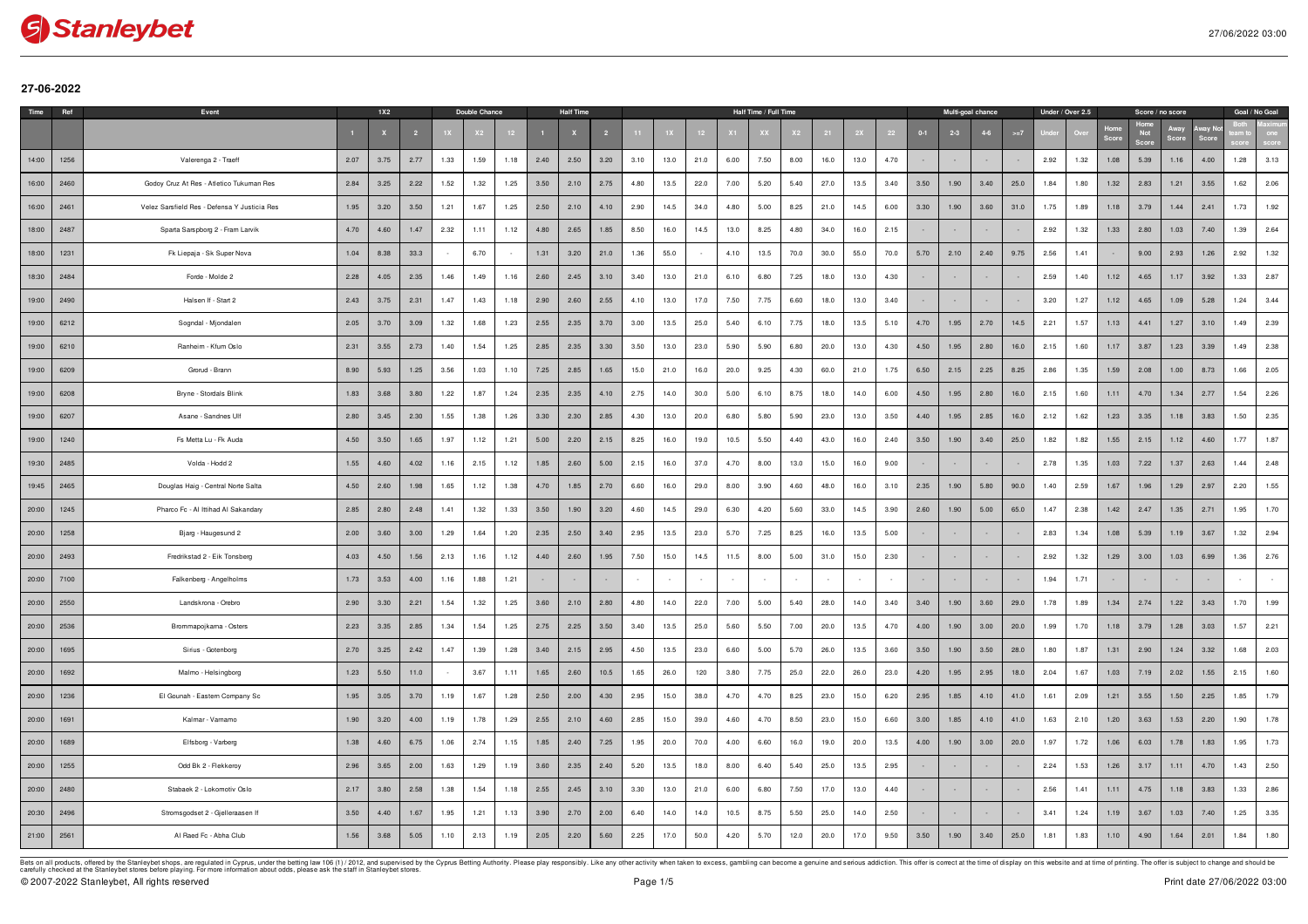

## **27-06-2022**

| Time  | Ref  | Event                                            |      | <b>1X2</b> |      |      | Double Chance |      |      | <b>Half Time</b> |      |      |      |      |      | Half Time / Full Time |      |      |      |      |       | Multi-goal chance |         |       |      | Under / Over 2.5 |      | Score / no score |      |      | Goal / No Goal |      |
|-------|------|--------------------------------------------------|------|------------|------|------|---------------|------|------|------------------|------|------|------|------|------|-----------------------|------|------|------|------|-------|-------------------|---------|-------|------|------------------|------|------------------|------|------|----------------|------|
|       |      |                                                  |      |            |      |      |               |      |      |                  |      |      |      |      |      |                       |      |      |      |      | $0-1$ | $2 - 3$           | $4 - 6$ | $>=7$ |      |                  | Scor | <b>Not</b>       |      |      |                |      |
| 21:00 | 2502 | Al Nasr - Al Fateh Sc                            | 1.52 | 4.10       | 4.80 | 1.11 | 2.21          | 1.15 | 1.95 | 2.40             | 5.10 | 2.20 | 16.0 | 40.0 | 4.50 | 6.90                  | 12.0 | 17.0 | 16.0 | 8.75 | 4.90  | 2.00              | 2.60    | 13.0  | 2.24 | 1.53             | 1.06 | 5.96             | 1.45 | 2.39 | 1.56           | 2.17 |
| 21:00 | 2500 | Al Ittihad Ksa - Al Batin                        | 1.28 | 5.01       | 7.70 | 1.02 | 3.04          | 1.10 | 1.65 | 2.60             | 7.50 | 1.80 | 21.0 | 70.0 | 4.10 | 8.00                  | 20.0 | 18.0 | 21.0 | 16.0 | 5.00  | 2.00              | 2.60    | 12.5  | 2.26 | 1.52             | 1.02 | 7.47             | 1.74 | 1.87 | 1.81           | 1.82 |
| 21:00 | 2498 | Al Hilal - Al Faisaly Ksa                        | 1.31 | 4.70       | 7.45 | 1.02 | 2.88          | 1.11 | 1.70 | 2.50             | 7.50 | 1.85 | 21.0 | 70.0 | 4.00 | 7.25                  | 18.0 | 18.0 | 21.0 | 15.0 | 4.40  | 1.95              | 2.80    | 16.0  | 2.12 | 1.59             | 1.04 | 6.79             | 1.78 | 1.83 | 1.88           | 1.76 |
| 21:00 | 2497 | Al Fayha Fc - Al Ittifaq                         | 4.75 | 3.57       | 1.61 | 2.04 | 1.11          | 1.20 | 5.40 | 2.15             | 2.10 | 9.00 | 17.0 | 20.0 | 11.0 | 5.40                  | 4.20 | 49.0 | 17.0 | 2.35 | 3.30  | 1.90              | 3.60    | 31.0  | 1.76 | 1.88             | 1.64 | 2.01             | 1.13 | 4.51 | 1.88           | 1.76 |
| 21:00 | 2562 | Al Shabab Ksa - Al Ahli Jeddah                   | 3.53 | 3.65       | 1.81 | 1.79 | 1.21          | 1.20 | 4.10 | 2.30             | 2.30 | 6.30 | 14.0 | 18.0 | 9.00 | 6.10                  | 4.90 | 31.0 | 14.0 | 2.65 | 4.40  | 1.95              | 2.80    | 16.0  | 2.17 | 1.59             | 1.35 | 2.71             | 1.11 | 4.80 | 1.55           | 2.24 |
| 21:00 | 2563 | Al Tai - Al Hazem Fc                             | 1.63 | 3.52       | 4.70 | 1.11 | 2.01          | 1.21 | 2.10 | 2.15             | 5.50 | 2.35 | 17.0 | 50.0 | 4.20 | 5.30                  | 11.0 | 21.0 | 17.0 | 9.00 | 3.20  | 1.85              | 3.70    | 32.0  | 1.73 | 1.92             | 1.13 | 4.46             | 1.65 | 1.98 | 1.90           | 1.74 |
| 21:00 | 1349 | Rentistas - Albion Fc                            | 1.97 | 3.25       | 3.45 | 1.23 | 1.67          | 1.25 | 2.55 | 2.10             | 4.10 | 3.00 | 14.5 | 33.0 | 4.90 | 5.00                  | 8.00 | 22.0 | 14.5 | 5.80 | 3.20  | 1.85              | 3.70    | 32.0  | 1.71 | 1.98             | 1.19 | 3.67             | 1.43 | 2.44 | 1.77           | 1.91 |
| 21:00 | 2564 | Damac Fc - Al Taawoun Fc                         | 4.30 | 3.57       | 1.67 | 1.95 | 1.14          | 1.20 | 5.00 | 2.20             | 2.15 | 8.25 | 16.0 | 19.0 | 10.5 | 5.50                  | 4.40 | 43.0 | 16.0 | 2.40 | 3.50  | 1.90              | 3.40    | 25.0  | 1.83 | 1.81             | 1.55 | 2.15             | 1.12 | 4.60 | 1.77           | 1.87 |
| 21:00 | 2486 | Kongsvinger 2 - Honefoss                         | 4.12 | 4.12       | 1.60 | 2.06 | 1.15          | 1.15 | 4.50 | 2.50             | 2.00 | 7.50 | 15.0 | 15.0 | 11.0 | 7.50                  | 4.80 | 32.0 | 15.0 | 2.35 |       |                   |         |       | 2.59 | 1.40             | 1.33 | 2.80             | 1.05 | 6.33 | 1.42           | 2.53 |
| 21:00 | 2466 | Ca Sarmiento De Resistencia - San Martin Formosa | 1.95 | 2.95       | 3.85 | 1.17 | 1.67          | 1.29 | 2.55 | 1.95             | 4.50 | 2.95 | 16.0 | 43.0 | 4.60 | 4.30                  | 8.25 | 25.0 | 16.0 | 6.60 | 2.65  | 1.90              | 4.80    | 60.0  | 1.50 | 2.31             | 1.24 | 3.28             | 1.59 | 2.08 | 2.01           | 1.66 |
| 21:30 | 1216 | Sacachispas Fc - Atletico Atlanta                | 2.90 | 2.83       | 2.42 | 1.43 | 1.30          | 1.32 | 3.60 | 1.90             | 3.10 | 4.80 | 14.5 | 29.0 | 6.50 | 4.20                  | 5.40 | 34.0 | 14.5 | 3.80 | 2.60  | 1.90              | 5.00    | 65.0  | 1.51 | 2.28             | 1.44 | 2.41             | 1.34 | 2.77 | 1.95           | 1.70 |
| 21:30 | 2462 | Cs Barracas - Deportivo Muniz                    | 2.06 | 2.95       | 3.40 | 1.21 | 1.58          | 1.28 | 2.75 | 1.95             | 4.00 | 3.30 | 15.0 | 37.0 | 5.00 | 4.40                  | 7.50 | 25.0 | 15.0 | 5.60 | 2.70  | 1.90              | 4.60    | 55.0  | 1.53 | 2.24             | 1.26 | 3.14             | 1.49 | 2.28 | 1.92           | 1.73 |
| 21:30 | 2943 | Atletico Patronato Parana - Independiente        | 3.00 | 3.00       | 2.40 | 1.50 | 1.33          | 1.33 | 3.80 | 1.95             | 3.20 | 4.80 | 15.0 | 30.0 | 6.40 | 4.00                  | 5.40 | 35.0 | 15.0 | 3.80 | 2.55  | 1.90              | 5.20    | 70.0  | 1.48 | 2.41             | 1.46 | 2.36             | 1.35 | 2.71 | 2.04           | 1.67 |
| 21:45 | 6868 | Longford - Galway                                | 3.20 | 3.30       | 2.05 | 1.62 | 1.26          | 1.25 | 3.90 | 2.15             | 2.60 | 5.50 | 14.0 | 21.0 | 7.75 | 5.10                  | 5.10 | 31.0 | 14.0 | 3.10 | 3.40  | 1.90              | 3.50    | 28.0  | 1.81 | 1.86             | 1.38 | 2.59             | 1.19 | 3.71 | 1.71           | 1.98 |
| 21:45 | 6870 | St Patricks Athletic - Shamrock Rovers           | 4.15 | 3.41       | 1.83 | 1.87 | 1.19          | 1.27 | 4.70 | 2.15             | 2.50 | 6.80 | 15.0 | 22.0 | 8.75 | 4.90                  | 4.60 | 40.0 | 15.0 | 2.75 | 3.10  | 1.85              | 3.90    | 37.0  | 1.68 | 2.02             | 1.53 | 2.20             | 1.18 | 3.79 | 1.87           | 1.80 |
| 21:45 | 6863 | Athlone - Waterford                              | 6.30 | 4.84       | 1.36 | 2.74 | 1.06          | 1.12 | 6.30 | 2.55             | 1.75 | 12.0 | 18.0 | 17.0 | 16.0 | 7.75                  | 4.30 | 55.0 | 18.0 | 1.95 | 5.20  | 2.05              | 2.50    | 11.5  | 2.39 | 1.49             | 1.58 | 2.10             | 1.03 | 7.05 | 1.69           | 2.01 |
| 21:45 | 6867 | Bray - Wexford Youths                            | 2.57 | 3.20       | 2.50 | 1.43 | 1.40          | 1.27 | 3.30 | 2.10             | 3.00 | 4.30 | 13.5 | 23.0 | 6.40 | 5.00                  | 5.80 | 26.0 | 13.5 | 3.70 | 3.40  | 1.90              | 3.50    | 28.0  | 1.81 | 1.86             | 1.29 | 2.97             | 1.25 | 3.24 | 1.67           | 2.03 |
| 21:45 | 6869 | Treaty United - Cork City                        | 5.50 | 3.80       | 1.53 | 2.25 | 1.09          | 1.20 | 6.10 | 2.25             | 2.05 | 10.5 | 18.0 | 20.0 | 12.5 | 5.60                  | 4.10 | 55.0 | 18.0 | 2.20 | 3.50  | 1.90              | 3.50    | 28.0  | 1.79 | 1.88             | 1.70 | 1.91             | 1.10 | 4.90 | 1.95           | 1.73 |
| 22:15 | 2457 | Grotta - Throttur Vogum                          | 1.48 | 4.30       | 4.80 | 1.10 | 2.27          | 1.13 | 1.75 | 2.65             | 5.60 | 2.00 | 17.0 | 44.0 | 4.50 | 8.25                  | 15.0 | 15.0 | 17.0 | 10.5 | 6.10  | 2.15              | 2.30    | 8.75  | 2.70 | 1.37             | 1.02 | 7.51             | 1.44 | 2.40 | 1.50           | 2.30 |
| 22:30 | 1248 | Future Fc - Talaea El Gaish                      | 1.81 | 3.04       | 4.35 | 1.13 | 1.79          | 1.28 | 2.40 | 1.95             | 5.00 | 2.70 | 16.0 | 49.0 | 4.30 | 4.40                  | 9.25 | 24.0 | 16.0 | 7.50 | 2.65  | 1.90              | 4.70    | 55.0  | 1.51 | 2.28             | 1.21 | 3.55             | 1.67 | 1.96 | 2.05           | 1.63 |
| 23:00 | 8553 | Universidad De Chile - General Velasquez         | 1.17 | 6.51       | 10.8 |      | 4.06          | 1.06 | 1.50 | 2.90             | 11.0 | 1.55 | 29.0 | 125  | 4.10 | 10.0                  | 32.0 | 20.0 | 29.0 | 27.0 | 5.70  | 2.10              | 2.40    | 9.75  | 2.63 | 1.41             |      | 9.00             | 1.90 | 1.61 | 1.97           | 1.72 |
| 23:30 | 6231 | Deportivo San Martin - Deportivo Municipal       | 2.68 | 3.20       | 2.35 | 1.46 | 1.35          | 1.25 | 3.30 | 2.15             | 2.85 | 4.40 | 13.5 | 22.0 | 6.70 | 5.30                  | 5.70 | 25.0 | 13.5 | 3.60 | 3.70  | 1.90              | 3.30    | 23.0  | 1.85 | 1.79             | 1.28 | 3.03             | 1.22 | 3.47 | 1.59           | 2.13 |
| 00:00 | 1297 | Sportivo Ameliano - Guairena Fc                  | 2.43 | 3.05       | 2.69 | 1.35 | 1.43          | 1.28 | 2.95 | 2.00             | 3.50 | 3.70 | 14.0 | 30.0 | 5.50 | 4.60                  | 6.50 | 25.0 | 14.0 | 4.60 | 2.95  | 1.85              | 4.10    | 41.0  | 1.63 | 2.06             | 1.28 | 3.03             | 1.37 | 2.65 | 1.78           | 1.86 |
| 00:00 | 1217 | Ferro Carril Oeste - Ca Chaco For Ever           | 2.65 | 2.75       | 2.70 | 1.35 | 1.36          | 1.34 | 3.40 | 1.85             | 3.40 | 4.30 | 15.0 | 34.0 | 5.80 | 3.80                  | 5.80 | 34.0 | 15.0 | 4.30 | 2.35  | 1.90              | 5.80    | 90.0  | 1.43 | 2.50             | 1.44 | 2.41             | 1.44 | 2.41 | 2.10           | 1.60 |
| 01:00 | 1219 | Nueva Chicago - Ca Guemes                        | 2.35 | 2.71       | 3.15 | 1.26 | 1.46          | 1.35 | 3.10 | 1.85             | 3.70 | 3.80 | 15.0 | 36.0 | 5.40 | 3.90                  | 6.40 | 31.0 | 15.0 | 4.90 | 2.40  | 1.90              | 5.50    | 80.0  | 1.44 | 2.47             | 1.37 | 2.65             | 1.48 | 2.31 | 2.06           | 1.63 |
| 01:15 | 1357 | Montevideo Wanderers - Montevideo City Torque    | 2.55 | 3.15       | 2.48 | 1.41 | 1.39          | 1.26 | 3.30 | 2.05             | 2.95 | 4.30 | 13.5 | 24.0 | 6.40 | 4.90                  | 5.80 | 26.0 | 13.5 | 3.80 | 3.30  | 1.90              | 3.60    | 31.0  | 1.74 | 1.90             | 1.31 | 2.90             | 1.26 | 3.17 | 1.67           | 1.99 |
| 02:00 | 1161 | Sampaio Correa Ma - Csa Al                       | 2.42 | 3.05       | 2.94 | 1.35 | 1.50          | 1.33 | 3.20 | 1.95             | 3.80 | 3.80 | 14.5 | 34.0 | 5.40 | 4.20                  | 6.50 | 29.0 | 14.5 | 4.80 | 2.65  | 1.90              | 5.00    | 65.0  | 1.49 | 2.39             | 1.34 | 2.77             | 1.44 | 2.41 | 1.99           | 1.70 |
| 02:00 | 1160 | Operario Pr - Chapecoense Sc                     | 2.32 | 2.92       | 3.25 | 1.29 | 1.54          | 1.35 | 3.20 | 1.90             | 3.90 | 3.80 | 15.0 | 36.0 | 5.40 | 3.90                  | 6.40 | 31.0 | 15.0 | 4.90 | 2.45  | 1.90              | 5.50    | 80.0  | 1.42 | 2.59             | 1.37 | 2.65             | 1.48 | 2.31 | 2.09           | 1.63 |
| 02:00 | 2944 | Atletico Tucuman - Godoy Cruz                    | 2.70 | 3.20       | 2.50 | 1.46 | 1.40          | 1.30 | 3.50 | 2.05             | 3.10 | 4.40 | 14.0 | 26.0 | 6.30 | 4.60                  | 5.70 | 29.0 | 14.0 | 3.80 | 3.00  | 1.85              | 4.10    | 41.0  | 1.65 | 2.07             | 1.35 | 2.71             | 1.29 | 2.97 | 1.81           | 1.86 |
| 02:00 | 5236 | Figueirense - Remo                               | 2.10 | 3.00       | 3.30 | 1.24 | 1.57          | 1.28 |      |                  |      |      |      |      |      |                       |      |      |      |      |       |                   |         |       | 1.53 | 2.24             |      |                  |      |      |                |      |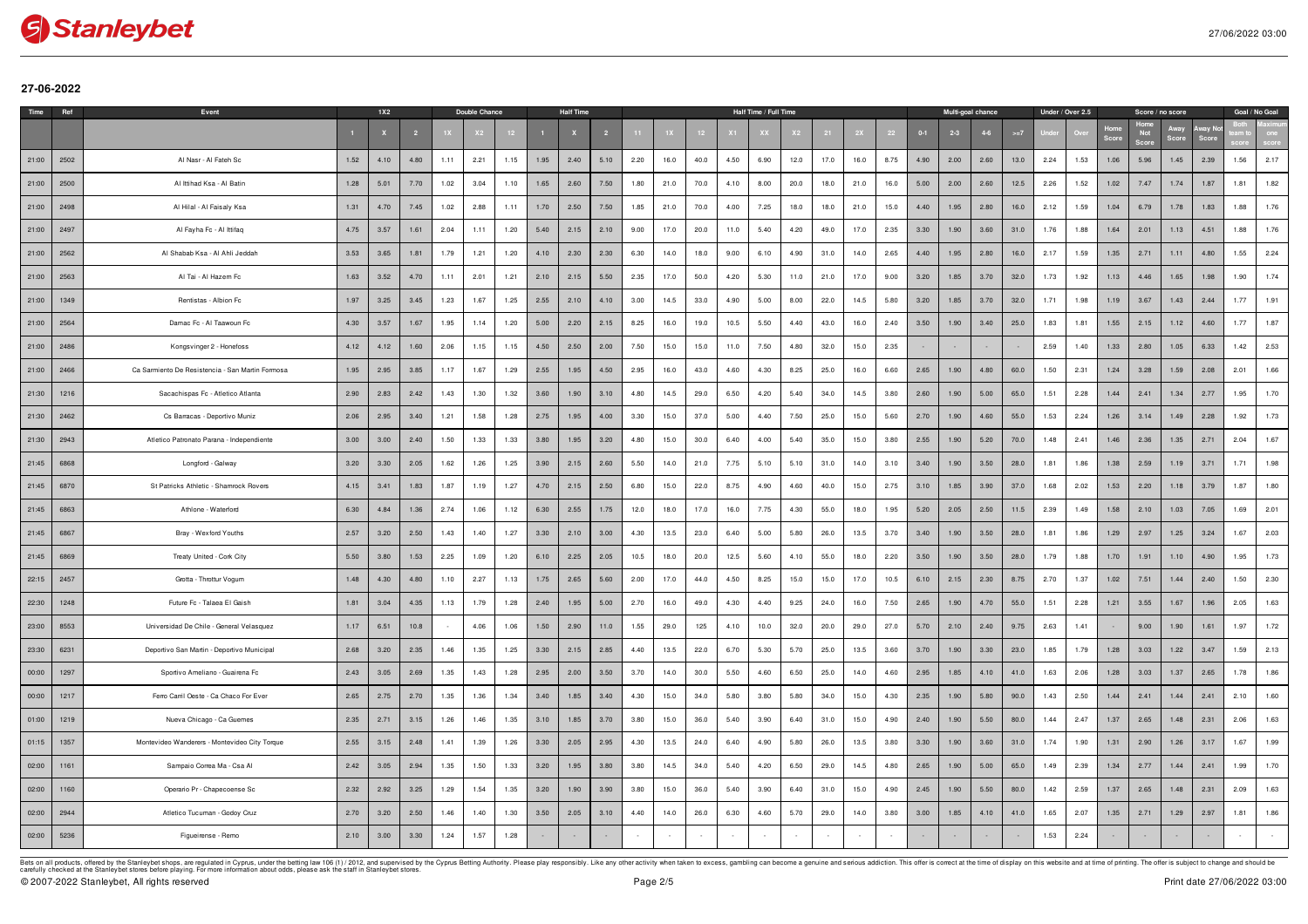# Stanleybet

# **27-06-2022**

| Time  | DAf  | Event                    |      | 1X2  |      |      | Double Chance |      |      | <b>Half Time</b> |      |      |      |              |      | Half Time / Full Time |      |      |      |      |      | Multi-goal chance |      |      | Under / Over 2.5 |            | Score / no score |      |      |      | Goal / No Goal |
|-------|------|--------------------------|------|------|------|------|---------------|------|------|------------------|------|------|------|--------------|------|-----------------------|------|------|------|------|------|-------------------|------|------|------------------|------------|------------------|------|------|------|----------------|
|       |      |                          |      |      |      |      |               |      |      |                  |      |      |      |              |      |                       |      |      |      |      |      |                   |      |      |                  | l H<br>Sco |                  |      |      |      |                |
| 02:15 | 1298 | Tacuary - Sol De America | 2.80 | 3.15 | 2.29 | 1.48 |               | 1.26 | 3.50 | 2.10             | 2.85 | 4.70 | 14.0 | 23.0<br>cu.u | 6.80 | 4.90                  | 5.50 | 28.0 | 14.0 | 3.50 | 3.30 | 1.90              | 3.60 | 31.0 | 1.90             | 1.34       | 2.77             | 1.24 | 3.32 | 1.68 | 1.98           |

# **28-06-2022**

| Time  | Ref  | Event                                            |      | 1X2  |      |      | <b>Double Chance</b> |      |      | <b>Half Time</b> |      |      |      |                 |      | Half Time / Full Time |      |      |      |      |         | Multi-goal chance |         |       |      | Under / Over 2.5 |               | Score / no score     |               |       | Goal / No Goal |      |
|-------|------|--------------------------------------------------|------|------|------|------|----------------------|------|------|------------------|------|------|------|-----------------|------|-----------------------|------|------|------|------|---------|-------------------|---------|-------|------|------------------|---------------|----------------------|---------------|-------|----------------|------|
|       |      |                                                  |      |      |      |      |                      |      |      |                  |      | 11   |      | 12 <sup>2</sup> |      |                       |      |      |      | 22   | $0 - 1$ | $2 - 3$           | $4 - 6$ | $>=7$ |      | Ove              | Home<br>Score | Home<br>Not<br>Score | Away<br>Score | Score |                |      |
| 03:15 | 1226 | Defensores De Belgrano - Chacarita Juniors       | 2.35 | 2.75 | 3.10 | 1.27 | 1.46                 | 1.34 | 3.10 | 1.85             | 3.80 | 3.80 | 15.0 | 37.0            | 5.30 | 3.90                  | 6.40 | 31.0 | 15.0 | 4.90 | 2.35    | 1.90              | 5.70    | 85.0  | 1.43 | 2.50             | 1.37          | 2.62                 | 1.49          | 2.28  | 2.08           | 1.61 |
| 13:30 | 1196 | Shandong Taishan - Henan Songshan Longmen        | 1.92 | 3.37 | 3.80 | 1.22 | 1.79                 | 1.28 | 2.55 | 2.15             | 4.30 | 2.90 | 14.5 | 34.0            | 4.80 | 5.00                  | 8.25 | 21.0 | 14.5 | 6.00 | 3.40    | 1.90              | 3.60    | 31.0  | 1.75 | 1.93             | 1.18          | 3.79                 | 1.44          | 2.41  | 1.76           | 1.91 |
| 14:30 | 1197 | Guangzhou City - Dalian Professional             | 3.65 | 3.38 | 1.96 | 1.75 | 1.24                 | 1.28 | 4.20 | 2.20             | 2.55 | 6.00 | 14.5 | 21.0            | 8.25 | 5.20                  | 4.90 | 33.0 | 14.5 | 2.90 | 3.50    | 1.90              | 3.50    | 28.0  | 1.78 | 1.89             | 1.42          | 2.47                 | 1.17          | 3.87  | 1.73           | 1.96 |
| 18:00 | 5045 | England U19 - Italy U19                          | 2.02 | 3.45 | 3.20 | 1.27 | 1.66                 | 1.24 | 2.60 | 2.25             | 3.80 | 3.10 | 14.0 | 28.0            | 5.20 | 5.50                  | 7.75 | 20.0 | 14.0 | 5.30 | 3.90    | 1.90              | 3.10    | 21.0  | 1.94 | 1.74             | 1.17          | 3.96                 | 1.34          | 2.77  | 1.61           | 2.12 |
| 18:00 | 5048 | Slovakia U19 - Austria U19                       | 2.85 | 3.20 | 2.29 | 1.51 | 1.33                 | 1.27 | 3.40 | 2.20             | 2.80 | 4.50 | 13.5 | 21.0            | 6.90 | 5.40                  | 5.60 | 25.0 | 13.5 | 3.50 | 3.80    | 1.90              | 3.10    | 21.0  | 1.94 | 1.74             | 1.28          | 3.03                 | 1.20          | 3.63  | 1.59           | 2.16 |
| 20:00 | 8446 | Al Mogawloon Al Arab - National Bank Of Egypt Sc | 2.55 | 2.85 | 2.72 | 1.35 | 1.39                 | 1.32 | 3.20 | 1.95             | 3.40 | 4.00 | 14.5 | 31.0            | 5.80 | 4.30                  | 6.10 | 29.0 | 14.5 | 4.40 | 2.65    | 1.90              | 4.70    | 55.0  | 1.51 | 2.28             | 1.35          | 2.71                 | 1.38          | 2.59  | 1.90           | 1.74 |
| 20:00 | 8447 | Ghazl El Mahallah - Ismaily                      | 3.00 | 2.65 | 2.50 | 1.41 | 1.29                 | 1.36 | 3.70 | 1.85             | 3.30 | 4.80 | 15.0 | 33.0            | 6.20 | 3.80                  | 5.50 | 37.0 | 15.0 | 4.00 | 2.30    | 1.95              | 6.00    | 95.0  | 1.38 | 2.66             | 1.49          | 2.28                 | 1.41          | 2.50  | 2.14           | 1.58 |
| 20:00 | 2556 | Halmstad - Trelleborgs Ff                        | 1.59 | 3.85 | 4.70 | 1.13 | 2.12                 | 1.19 | 2.05 | 2.35             | 5.00 | 2.30 | 16.0 | 40.0            | 4.50 | 6.30                  | 11.5 | 18.0 | 16.0 | 8.25 | 4.30    | 1.95              | 2.85    | 17.0  | 2.10 | 1.63             | 1.08          | 5.33                 | 1.48          | 2.31  | 1.66           | 2.05 |
| 20:00 | 2566 | Jonkopings Sodra - Orgryte                       | 2.50 | 3.30 | 2.55 | 1.42 | 1.44                 | 1.26 | 2.95 | 2.25             | 3.20 | 3.70 | 13.5 | 24.0            | 5.90 | 5.40                  | 6.50 | 22.0 | 13.5 | 4.20 | 3.90    | 1.90              | 3.10    | 20.0  | 1.95 | 1.73             | 1.21          | 3.51                 | 1.25          | 3.21  | 1.57           | 2.20 |
| 20:00 | 2567 | Nomby - Ostersunds                               | 1.45 | 4.25 | 5.70 | 1.08 | 2.43                 | 1.16 | 1.90 | 2.35             | 6.20 | 2.05 | 18.0 | 55.0            | 4.10 | 6.40                  | 14.0 | 19.0 | 18.0 | 11.0 | 4.00    | 1.90              | 3.00    | 20.0  | 1.99 | 1.70             | 1.07          | 5.67                 | 1.67          | 1.96  | 1.85           | 1.82 |
| 21:00 | 5055 | France U19 - Israel U19                          | 1.35 | 4.70 | 6.80 | 1.05 | 2.78                 | 1.13 | 1.75 | 2.55             | 6.50 | 1.95 | 19.0 | 55.0            | 4.20 | 7.50                  | 16.0 | 17.0 | 19.0 | 12.5 | 5.00    | 2.00              | 2.60    | 12.5  | 2.31 | 1.52             | 1.04          | 6.92                 | 1.61          | 2.05  | 1.72           | 1.96 |
| 22:30 | 8448 | El Zamalek - Ceramica Cleopatra                  | 1.72 | 3.21 | 4.60 | 1.12 | 1.89                 | 1.25 | 2.25 | 2.05             | 5.10 | 2.55 | 16.0 | 48.0            | 4.30 | 4.90                  | 10.0 | 22.0 | 16.0 | 8.00 | 2.95    | 1.85              | 4.10    | 41.0  | 1.63 | 2.06             | 1.17          | 3.96                 | 1.64          | 2.01  | 1.94           | 1.71 |
| 01:00 | 1162 | Brusque - Bahia Ba                               | 2.88 | 3.10 | 2.44 | 1.49 | 1.37                 | 1.32 | 3.60 | 2.00             | 3.20 | 4.50 | 14.5 | 28.0            | 6.30 | 4.30                  | 5.60 | 31.0 | 14.5 | 3.90 | 2.75    | 1.90              | 4.70    | 55.0  | 1.50 | 2.42             | 1.40          | 2.53                 | 1.34          | 2.77  | 1.97           | 1.74 |
| 01:00 | 1163 | Gremio - Londrina Pr                             | 1.41 | 4.17 | 7.55 | 1.05 | 2.69                 | 1.19 | 1.90 | 2.20             | 9.25 | 1.95 | 23.0 | 115             | 3.60 | 5.20                  | 18.0 | 26.0 | 23.0 | 17.0 | 2.85    | 1.90              | 4.50    | 50.0  | 1.56 | 2.23             | 1.11          | 4.80                 | 2.16          | 1.48  | 2.49           | 1.45 |
| 01:15 | 6289 | Emelec - Atletico Mg                             | 4.30 | 3.50 | 1.75 | 1.93 | 1.17                 | 1.24 | 4.90 | 2.15             | 2.35 | 7.25 | 15.0 | 21.0            | 9.50 | 5.10                  | 4.40 | 42.0 | 15.0 | 2.60 | 3.30    | 1.85              | 3.80    | 34.0  | 1.72 | 1.97             | 1.55          | 2.15                 | 1.16          | 4.05  | 1.86           | 1.81 |
| 01:15 | 6352 | Nacional De Football - Union De Santa Fe         | 2.10 | 3.21 | 3.40 | 1.27 | 1.65                 | 1.30 | 2.85 | 2.00             | 4.20 | 3.30 | 15.0 | 37.0            | 4.90 | 4.30                  | 7.50 | 26.0 | 15.0 | 5.60 | 2.75    | 1.90              | 4.70    | 55.0  | 1.54 | 2.27             | 1.27          | 3.10                 | 1.50          | 2.25  | 1.98           | 1.71 |

## **29-06-2022**

| Time  | Ref  | Event                       |      | 1X2  |                          |      | Double Chance |      |      | <b>Half Time</b> |      |      |       |      |      | Half Time / Full Time |      |                |      |      |       | Multi-goal chance |      |       |            | Under / Over 2.5 |               |                      | Score / no score |       | Goal / No Goal |                                   |
|-------|------|-----------------------------|------|------|--------------------------|------|---------------|------|------|------------------|------|------|-------|------|------|-----------------------|------|----------------|------|------|-------|-------------------|------|-------|------------|------------------|---------------|----------------------|------------------|-------|----------------|-----------------------------------|
|       |      |                             |      |      | $\overline{\phantom{a}}$ | 1X   | X2            |      |      |                  |      |      | $-1X$ |      |      |                       |      | $\frac{1}{21}$ | 2X   | 22   | $0-1$ | $2 - 3$           |      | $>=7$ | Under Over |                  | Home<br>Score | Home<br>Not<br>Score | Score            | Score |                | <b>Contract Contract Contract</b> |
| 03:30 | 1166 | Cruzeiro - Sport Recife     | 1.63 | 3.32 | 6.00                     | 1.09 | 2.14          | 1.28 | 2.25 | 2.00             | 6.80 | 2.35 | 19.0  | 75.0 | 3.90 | 4.40                  | 12.0 | 27.0           | 19.0 | 11.0 | 2.50  | 1.90              | 5.40 | 75.0  | 1.43       | 2.56             | 1.19          | 3.75                 | 1.87             | 1.64  | 2.30           | 1.53                              |
| 03:30 | 6290 | Atletico Pr - Club Libertad | 1.80 | 3.45 | 4.30                     | 1.18 | 1.91          | 1.27 | 2.45 | 2.10             | 4.90 | 2.70 | 16.0  | 43.0 | 4.40 | 4.8 <sup>c</sup>      | 9.25 | 22.0           | 16.0 | 7.25 | 3.00  | 1.85              | 4.10 | 41.0  | 1.66       | 2.09             | 1.18          | 3.79                 | 1.58             | 2.10  | 1.97           | 1.75                              |
| 03:30 | 6353 | Colo Colo - Internacional   | 2.05 | 3.37 | 3.37                     | 1.27 | 1.68          | 1.27 | 2.75 | 2.05             | 4.20 | 3.10 | 14.5  | 36.0 | 4.90 | 4.50                  | 7.75 | 24.0           | 14.5 | 5.80 | 2.95  | 1.85              | 4.30 | 45.0  | 1.59       | 2.17             | 1.24          | 3.32                 | 1.48             | 2.31  | 1.90           | 1.78                              |
| 03:30 | 1168 | Guarani Sp - Ituano Sp      | 2.14 | 3.08 | 3.45                     | 1.26 | 1.63          | 1.32 | 2.95 | 1.95             | 4.20 | 3.40 | 15.0  | 39.0 | 5.00 | 4.10                  | 7.25 | 28.0           | 15.0 | 5.50 | 2.55  | 1.90              | 5.20 | 70.0  | 1.44       | 2.53             | 1.31          | 2.90                 | 1.53             | 2.20  | 2.07           | 1.65                              |
| 03:30 | 6291 | Corinthians - Boca Juniors  | 2.25 | 3.04 | 3.25                     | 1.29 | 1.57          | 1.33 | 3.10 | 1.95             | 4.00 | 3.70 | 15.0  | 37.0 | 5.20 | 4.00                  | 6.70 | 29.0           | 15.0 | 5.10 | 2.50  | 1.90              | 5.40 | 75.0  | 1.46       | 2.47             | 1.34          | 2.74                 | 1.49             | 2.28  | 2.07           | 1.64                              |
| 03:30 | 1169 | Vila Nova - Ponte Preta     | 2.08 | 3.06 | 3.65                     | 1.24 | 1.66          | 1.32 | 2.90 | 1.95             | 4.40 | 3.30 | 15.0  | 42.0 | 4.80 | 4.00                  | 7.50 | 28.0           | 15.0 | 5.90 | 2.45  | 1.90              | 5.50 | 80.0  | 1.42       | 2.59             | 1.31          | 2.90                 | 1.58             | 2.10  | 2.14           | 1.61                              |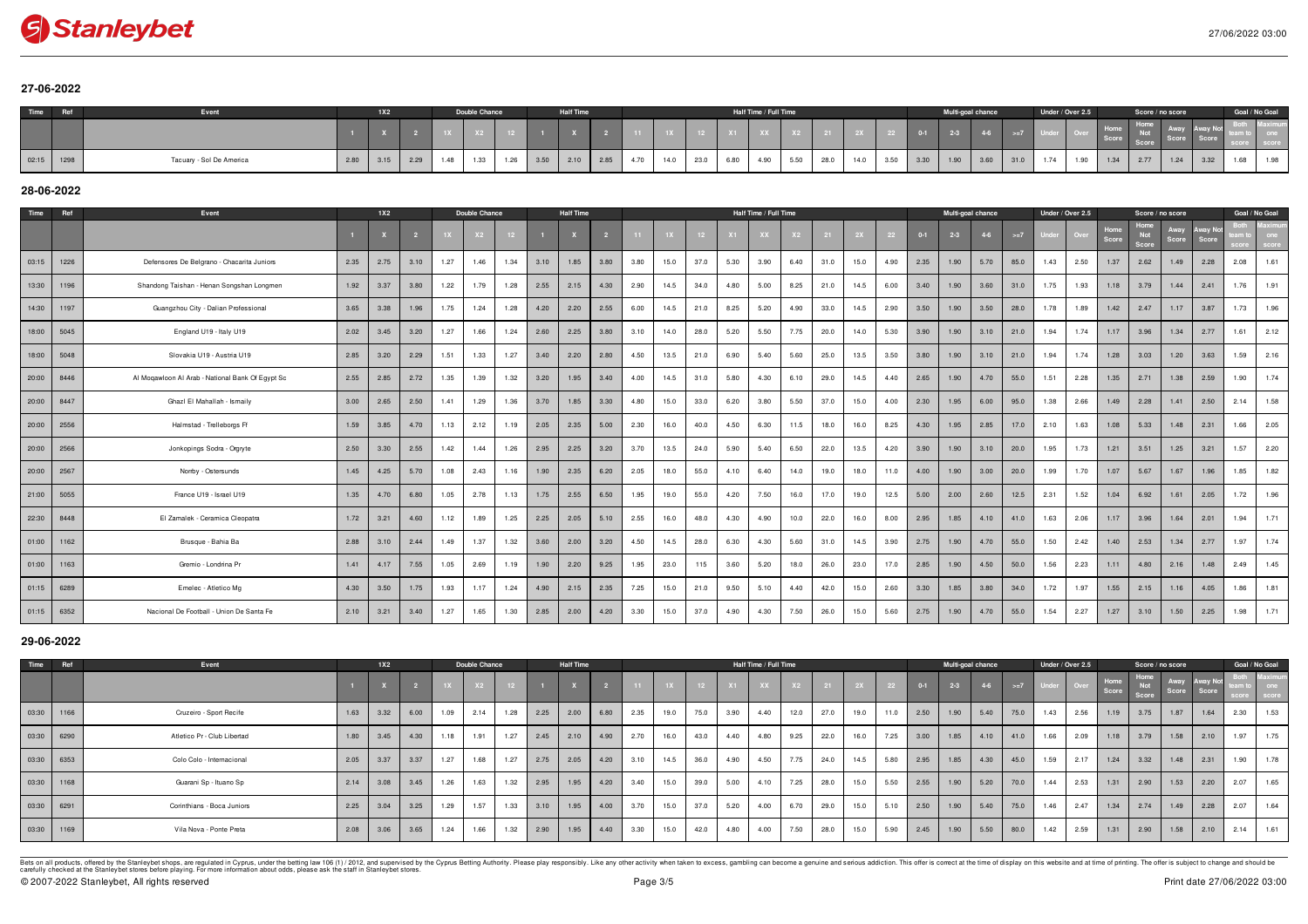

## **29-06-2022**

| Time  | Ref  | Event                            |      | 1X2  |      |      | Double Chance |      |      | <b>Half Time</b> |      |      |      |      |      | Half Time / Full Time |      |      |      |      |         | Multi-goal chance |         |       |      | Under / Over 2.5 |               | Score / no score |               |       | Goal / No Goal |      |
|-------|------|----------------------------------|------|------|------|------|---------------|------|------|------------------|------|------|------|------|------|-----------------------|------|------|------|------|---------|-------------------|---------|-------|------|------------------|---------------|------------------|---------------|-------|----------------|------|
|       |      |                                  |      |      |      |      |               |      |      |                  |      |      |      |      |      |                       |      |      |      |      | $0 - 1$ | $2 - 3$           | $4 - 6$ | $>=7$ |      | Ove              | Home<br>Score | Not<br>Score     | Away<br>Score | Score |                |      |
| 13:00 | 7046 | Busan Tc - Seoul                 | 5.85 | 4.08 | 1.44 | 2.40 | 1.06          | 1.16 | 6.20 | 2.35             | 1.90 | 11.0 | 18.0 | 19.0 | 14.0 | 6.40                  | 4.10 | 55.0 | 18.0 | 2.05 | 4.00    | 1.90              | 3.00    | 20.0  | 1.93 | 1.72             | 1.67          | 1.96             | 1.07          | 5.67  | 1.82           | 1.82 |
| 13:00 | 7047 | Daegu Fc - Pohang Steelers       | 2.38 | 3.20 | 2.65 | 1.36 | 1.45          | 1.25 | 2.90 | 2.05             | 3.40 | 3.60 | 14.0 | 28.0 | 5.60 | 4.80                  | 6.60 | 24.0 | 14.0 | 4.50 | 3.20    | 1.85              | 3.80    | 34.0  | 1.72 | 1.93             | 1.26          | 3.17             | 1.34          | 2.77  | 1.71           | 1.94 |
| 13:00 | 7082 | Jeonbuk Motors - Suwon Bluewings | 1.88 | 3.24 | 3.70 | 1.19 | 1.73          | 1.25 | 2.45 | 2.05             | 4.40 | 2.85 | 15.0 | 39.0 | 4.60 | 4.70                  | 8.50 | 23.0 | 15.0 | 6.60 | 2.95    | 1.85              | 4.10    | 41.0  | 1.65 | 2.02             | 1.20          | 3.63             | 1.53          | 2.20  | 1.86           | 1.78 |
| 13:00 | 7083 | Ulsan Hyundai - Bucheon Fc       | 1.25 | 4.99 | 9.05 |      | 3.22          | 1.10 | 1.60 | 2.55             | 9.00 | 1.70 | 24.0 | 100  | 3.90 | 7.75                  | 23.0 | 20.0 | 24.0 | 20.0 | 4.30    | 1.95              | 2.85    | 16.0  | 2.07 | 1.62             | 1.03          | 7.26             | 1.87          | 1.64  | 1.95           | 1.70 |
| 18:30 | 5794 | Vjs - Hjs                        | 2.23 | 3.65 | 2.50 | 1.38 | 1.48          | 1.18 | 2.55 | 2.35             | 3.10 | 3.30 | 13.0 | 22.0 | 5.90 | 6.60                  | 7.50 | 18.0 | 13.0 | 4.50 | 5.40    | 2.05              | 2.45    | 10.5  | 2.46 | 1.42             | 1.10          | 4.47             | 1.17          | 3.60  | 1.29           | 2.80 |
| 18:30 | 5787 | Espoon Palloseura - Salpa        | 3.25 | 3.60 | 1.87 | 1.71 | 1.23          | 1.19 | 3.80 | 2.25             | 2.30 | 5.80 | 14.0 | 18.0 | 8.50 | 6.00                  | 5.10 | 29.0 | 14.0 | 2.80 | 4.40    | 1.95              | 2.80    | 16.0  | 2.06 | 1.60             | 1.30          | 2.78             | 1.10          | 4.52  | 1.43           | 2.33 |
| 19:00 | 5795 | Ilves Kissat - Grifk             | 1.91 | 4.50 | 2.70 | 1.34 | 1.69          | 1.12 | 2.25 | 2.55             | 3.50 | 2.80 | 13.5 | 23.0 | 5.70 | 7.75                  | 8.75 | 15.0 | 13.5 | 5.30 | 7.25    | 2.25              | 2.15    | 6.80  | 3.02 | 1.30             | 1.06          | 5.96             | 1.19          | 3.75  | 1.28           | 3.13 |
| 01:00 | 1241 | Cd Tapatio - Alacranes           | 1.87 | 3.30 | 3.65 | 1.19 | 1.73          | 1.24 | 2.45 | 2.10             | 4.30 | 2.85 | 15.0 | 37.0 | 4.70 | 5.00                  | 8.50 | 22.0 | 15.0 | 6.40 | 3.20    | 1.85              | 3.80    | 34.0  | 1.70 | 1.95             | 1.18          | 3.79             | 1.48          | 2.31  | 1.78           | 1.86 |
| 01:00 | 1170 | Nautico Pe - Criciuma            | 2.44 | 3.25 | 2.76 | 1.39 | 1.49          | 1.30 | 3.20 | 2.00             | 3.60 | 3.90 | 14.5 | 30.0 | 5.60 | 4.40                  | 6.30 | 27.0 | 14.5 | 4.50 | 2.85    | 1.90              | 4.50    | 50.0  | 1.54 | 2.32             | 1.32          | 2.83             | 1.38          | 2.59  | 1.93           | 1.78 |
| 01:15 | 6293 | Cerro Porteno - Palmeiras        | 4.50 | 3.45 | 1.77 | 1.95 | 1.17          | 1.27 | 5.20 | 2.10             | 2.40 | 7.75 | 16.0 | 22.0 | 9.75 | 4.80                  | 4.30 | 46.0 | 16.0 | 2.60 | 3.00    | 1.85              | 4.20    | 43.0  | 1.64 | 2.13             | 1.62          | 2.03             | 1.18          | 3.83  | 2.02           | 1.71 |
| 01:15 | 6296 | Talleres - Colon                 | 2.37 | 3.00 | 3.10 | 1.32 | 1.52          | 1.34 | 3.20 | 1.95             | 3.80 | 3.80 | 15.0 | 35.0 | 5.40 | 4.00                  | 6.40 | 30.0 | 15.0 | 4.80 | 2.55    | 1.90              | 5.20    | 70.0  | 1.48 | 2.47             | 1.35          | 2.71             | 1.46          | 2.36  | 2.08           | 1.67 |
| 01:15 | 6356 | The Strongest - Ceara            | 1.93 | 3.37 | 3.75 | 1.23 | 1.77          | 1.27 | 2.55 | 2.15             | 4.30 | 2.90 | 14.5 | 34.0 | 4.80 | 5.00                  | 8.25 | 21.0 | 14.5 | 6.00 | 3.40    | 1.90              | 3.60    | 31.0  | 1.74 | 1.94             | 1.18          | 3.79             | 1.44          | 2.41  | 1.76           | 1.91 |
| 02:00 | 1291 | Orlando City Sc - Nashville Sc   | 2.32 | 3.15 | 2.85 | 1.34 | 1.50          | 1.28 | 3.00 | 2.05             | 3.50 | 3.70 | 14.0 | 29.0 | 5.60 | 4.70                  | 6.60 | 25.0 | 14.0 | 4.60 | 3.10    | 1.85              | 3.90    | 37.0  | 1.67 | 2.04             | 1.27          | 3.10             | 1.35          | 2.71  | 1.78           | 1.90 |

## **30-06-2022**

| Time  | Ref  | Event                                   |      | 1X2  |                |      | <b>Double Chance</b> |      |      | <b>Half Time</b> |      |      |      |      |      | Half Time / Full Time |      |      |      |      |         | Multi-goal chance |       |      | Under / Over 2.5 |      |               | Score / no score            |               |       | Goal / No Goal |      |
|-------|------|-----------------------------------------|------|------|----------------|------|----------------------|------|------|------------------|------|------|------|------|------|-----------------------|------|------|------|------|---------|-------------------|-------|------|------------------|------|---------------|-----------------------------|---------------|-------|----------------|------|
|       |      |                                         |      |      | $\overline{2}$ |      |                      |      |      |                  |      |      |      |      |      |                       |      |      |      | 22   | $0 - 1$ | $2 - 3$           | $4-6$ | >1   |                  | Over | Home<br>Score | Home<br><b>Not</b><br>Score | Away<br>Score | Score |                |      |
| 03:05 | 1242 | Tlaxcala Fc - Cimarrones De Sonora Fc   | 2.41 | 3.05 | 2.71           | 1.35 | 1.43                 | 1.28 | 2.95 | 2.05             | 3.40 | 3.70 | 14.0 | 28.0 | 5.60 | 4.80                  | 6.60 | 24.0 | 14.0 | 4.60 | 3.10    | 1.85              | 3.90  | 35.0 | 1.69             | 1.97 | 1.26          | 3.14                        | 1.34          | 2.74  | 1.73           | 1.92 |
| 03:30 | 1179 | Crb - Tombense Fc Mg                    | 2.25 | 3.04 | 3.25           | 1.29 | 1.57                 | 1.33 | 3.20 | 1.90             | 4.00 | 3.70 | 15.0 | 39.0 | 5.20 | 3.80                  | 6.70 | 31.0 | 15.0 | 5.20 | 2.40    | 1.90              | 5.80  | 90.0 | 1.39             | 2.70 | 1.37          | 2.65                        | 1.53          | 2.20  | 2.16           | 1.59 |
| 03:30 | 1180 | Gremio Novorizontino Sp - Vasco Da Gama | 2.96 | 2.96 | 2.47           | 1.48 | 1.35                 | 1.35 | 3.70 | 1.95             | 3.30 | 4.60 | 15.0 | 30.0 | 6.20 | 4.00                  | 5.50 | 34.0 | 15.0 | 4.00 | 2.55    | 1.90              | 5.20  | 70.0 | 1.44             | 2.53 | 1.44          | 2.41                        | 1.37          | 2.65  | 2.04           | 1.67 |
| 03:30 | 6349 | Deportes Tolima - Flamengo              | 4.00 | 3.45 | 1.85           | 1.85 | 1.20                 | 1.26 | 4.50 | 2.20             | 2.45 | 6.60 | 15.0 | 21.0 | 8.75 | 5.10                  | 4.70 | 37.0 | 15.0 | 2.75 | 3.40    | 1.90              | 3.60  | 31.0 | 1.77             | 1.90 | 1.48          | 2.31                        | 1.17          | 3.96  | 1.79           | 1.88 |
| 03:30 | 6350 | Velez Sarsfield - River Plate           | 3.65 | 3.25 | 2.00           | 1.72 | 1.24                 | 1.29 | 4.20 | 2.15             | 2.65 | 5.80 | 14.5 | 22.0 | 8.00 | 4.90                  | 4.90 | 34 O | 14.5 | 3.00 | 3.30    | 1.85              | 3.80  | 34.0 | 1.70             | 1.99 | 1.44          | 2.41                        | 1.20          | 3.63  | 1.79           | 1.89 |
| 03:30 | 6358 | Deportivo Cali - Fbc Melgar             | 1.70 | 3.40 | 5.05           | 1.13 | 2.03                 | 1.27 | 2.35 | 2.05             | 5.90 | 2.50 | 17.0 | 60.0 | 4.10 | 4.50                  | 11.0 | 25.0 | 17.0 | 9.00 | 2.70    | 1.90              | 4.80  | 60.0 | 1.51             | 2.34 | 1.19          | 3.75                        | 1.80          | 1.80  | 2.21           | 1.57 |
| 03:30 | 6359 | Tachira - Santos                        | 3.35 | 3.26 | 2.10           | 1.65 | 1.28                 | 1.29 | 4.10 | 2.05             | 2.80 | 5.50 | 14.5 | 24.0 | 7.50 | 4.50                  | 5.00 | 35.0 | 14.5 | 3.20 | 2.95    | 1.85              | 4.30  | 45.0 | 1.59             | 2.17 | 1.46          | 2.36                        | 1.25          | 3.24  | 1.89           | 1.79 |
| 05:05 | 1243 | Raya2 Expansion - Zacatepec             | 2.81 | 3.10 | 2.31           | 1.47 | 1.32                 | 1.27 | 3.40 | 2.05             | 2.95 | 4.60 | 14.0 | 24.0 | 6.60 | 4.80                  | 5.60 | 28.0 | 14.0 | 3.70 | 3.10    | 1.85              | 3.90  | 35.0 | 1.69             | 1.97 | 1.34          | 2.74                        | 1.26          | 3.14  | 1.73           | 1.92 |
| 01:00 | 5237 | America Mineiro - Botafogo              | 2.11 | 3.04 | 3.35           | 1.25 | 1.59                 | 1.29 | 2.85 | 1.90             | 4.30 | 3.30 | 15.0 | 42.0 | 4.80 | 4.00                  | 7.50 | 28.0 | 15.0 | 5.90 | 2.40    | 1.90              | 5.50  | 80.0 | 1.42             | 2.59 | 1.31          | 2.90                        | 1.58          | 2.10  | 2.14           | 1.61 |
| 01:15 | 6360 | Independiente Del Valle - Lanus         | 1.70 | 3.88 | 4.25           | 1.18 | 2.03                 | 1.21 | 2.25 | 2.25             | 5.10 | 2.45 | 16.0 | 43.0 | 4.40 | 5.40                  | 10.5 | 20.0 | 16.0 | 8.00 | 3.50    | 1.90              | 3.50  | 28.0 | 1.82             | 1.85 | 1.13          | 4.41                        | 1.55          | 2.15  | 1.82           | 1.85 |
| 02:00 | 5900 | Nublense - Audax Italiano               | 1.76 | 3.61 | 4.25           | 1.18 | 1.95                 | 1.24 | 2.35 | 2.20             | 4.90 | 2.60 | 15.0 | 40.0 | 4.50 | 5.20                  | 9.50 | 21.0 | 15.0 | 7.25 | 3.40    | 1.90              | 3.60  | 31.0 | 1.77             | 1.90 | 1.15          | 4.13                        | 1.53          | 2.20  | 1.82           | 1.85 |